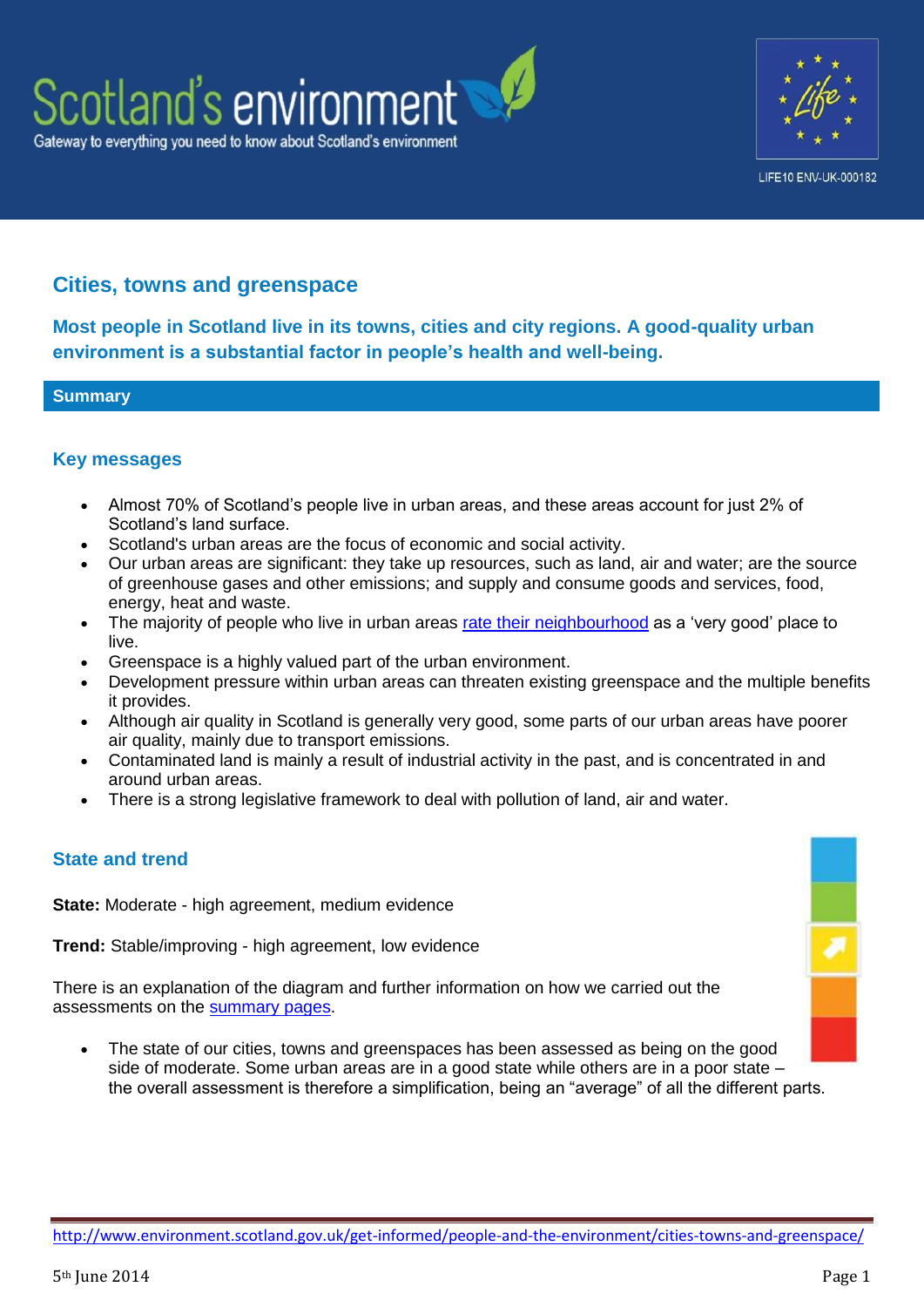

LIFE10 ENV-UK-000182

- We have taken account of the scale of any damage to the urban environment in these assessments; impacts of some types of pollution in urban areas can be locally damaging (e.g. air pollution hotspots caused by traffic congestion), but may have little effect on the town or city as a whole.
- Some areas are improving more quickly than others. The overall trend is therefore assessed as stable / improving.
- We have stated how confident we are in the assessments based on the level of agreement between the specialists involved, and the quality and quantity of the supporting evidence.

#### **Overview**

### **The urban environment**

We experience our environment most immediately in the neighbourhoods we live in. As most people in Scotland live in towns and cities – our urban areas – this topic looks specifically at the urban environment.

Scotland's settlements stem from the pattern of burgh settlement, which began in the 12th century. This was radically modified by industrialisation and the depopulation of rural areas in the 18th and 19th centuries, leading to poor living conditions in overcrowded major industrial centres such as Glasgow and Dundee. After the Second World War, many city slum areas were cleared and residents were moved to new housing estates on the outskirts; for example, Easterhouse and Castlemilk. New towns, like East Kilbride, were also built to deal with the housing shortages and create new centres of economic activity. This urban renewal led to significant improvements in living conditions for many people, providing more space, better sanitation and more access to greenspace.

Today almost 70% of Scotland's people live in urban areas (settlements of more than 10,000 people). These include the four key city regions, three smaller cities and a range of large and medium-sized towns. Most of the population and industry is concentrated in a small, highly urbanised area in the Central Belt and on the East Coast, which covers just 2% of Scotland's land area.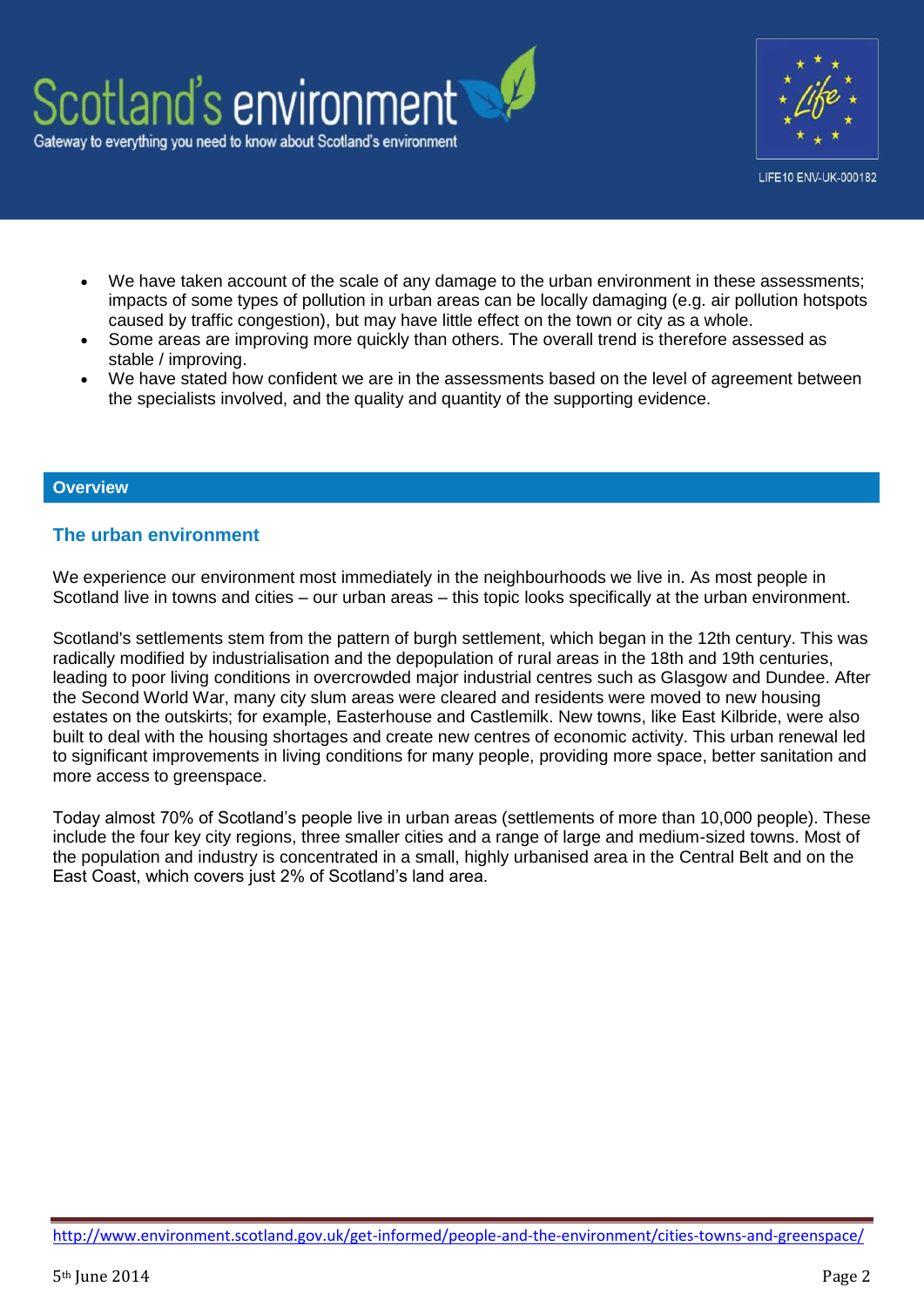

## **Table 1:** Classification of urban and rural areas.

| Category                  | <b>Description</b>                                                                                                               | Area of<br><b>Scotland</b><br>covered by<br>category (%) | <b>Population</b><br>living in this<br>category (%) | <b>Examples</b>                                           |
|---------------------------|----------------------------------------------------------------------------------------------------------------------------------|----------------------------------------------------------|-----------------------------------------------------|-----------------------------------------------------------|
| Large urban<br>areas      | Population greater than 125,000                                                                                                  | 0.9                                                      | 39.1                                                | Aberdeen<br>Dundee<br>Edinburgh<br>Glasgow                |
| Other urban<br>areas      | Population between 10,000 and<br>125,000                                                                                         | 1.0                                                      | 30.4                                                | Ayr<br>Inverness<br>Perth<br>Stirling                     |
| Accessible<br>small towns | Population between 3,000 and<br>10,000. Within a 30-minute drive of a<br>settlement with a population of<br>10,000 or more       | 0.4                                                      | 8.7                                                 | Cumnock<br>Lanark<br><b>Selkirk</b><br><b>West Calder</b> |
| Remote<br>small towns     | Population between 3,000 and<br>10,000. Outside of a 30-minute drive<br>from a settlement with a population of<br>10,000 or more | 0.2                                                      | 3.7                                                 | Huntly<br>Kelso<br>Lerwick<br>Oban                        |

**Source:** Scottish Government 2011–2012 Urban [Rural Classification.](http://www.scotland.gov.uk/Topics/Statistics/About/Methodology/UrbanRuralClassification/Urban-Rural-Classification-2011-12) A map showing the different areas is available [here.](http://www.scotland.gov.uk/Topics/Statistics/About/Methodology/UrbanRuralClassification/Urban-Rural-Classification-2011-12/6-foldUrban-Rural-2011-2012)

## **Drivers of the economy**

Scotland's towns and cities are the centres of economic and social activity. Cities drive Scotland's economy, and the wider city regions and town centres of Scotland support economic growth. These urban areas have the highest concentrations of population, commerce and industry; therefore, they use the most heat and energy, are the source of most of our waste and are a major source of traffic.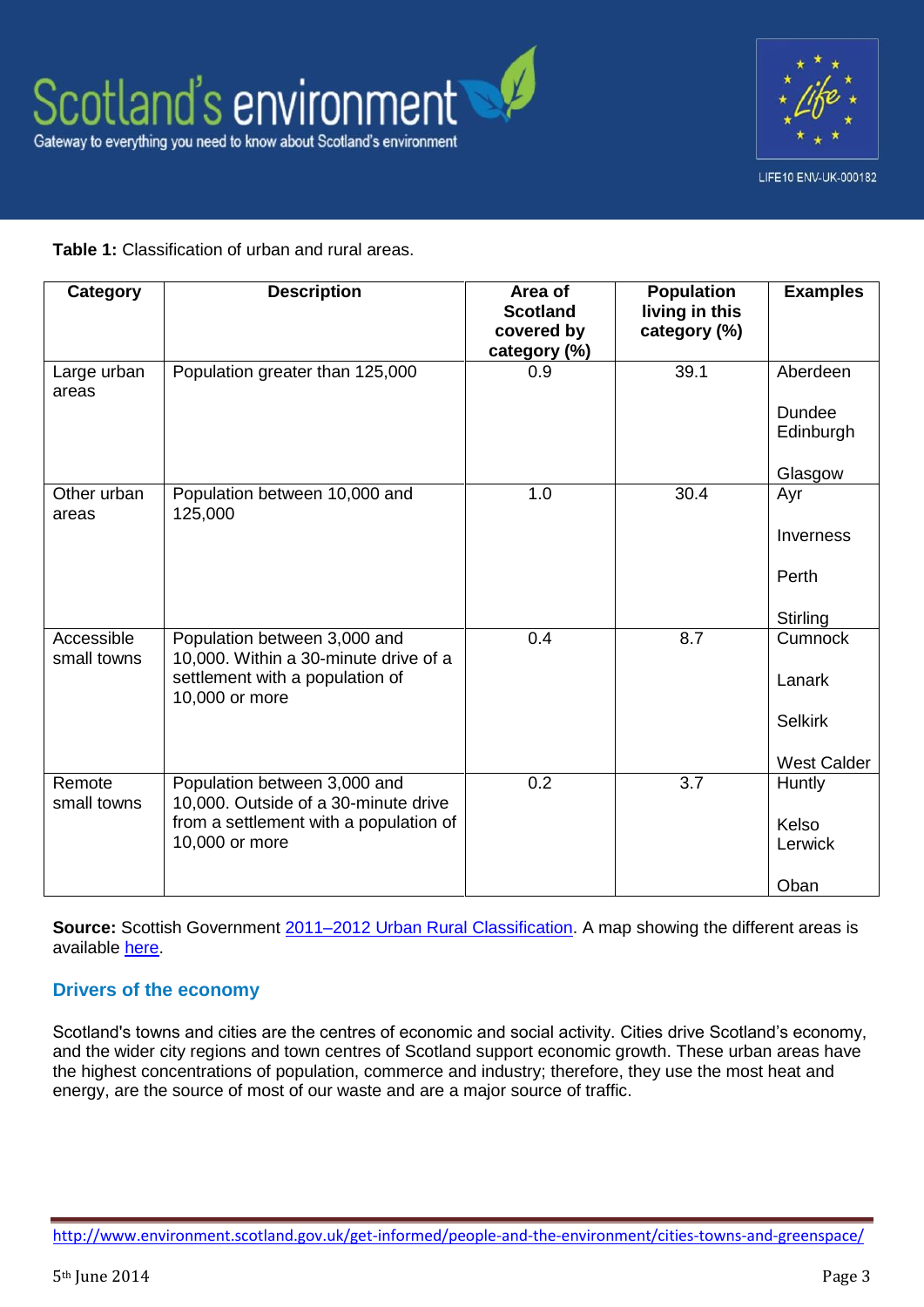



### **Greenspace**

Greenspace, such as private gardens, parks, woodlands and playing fields, are the 'green lungs' of our towns and cities. Greenspace can help mitigate the environmental impacts of greenhouse gases and other emissions within our towns and cities. Oxygen levels can be much lower in cities than in the countryside; vegetation absorbs CO<sub>2</sub>, produces oxygen, filters out particles from the air and reduces air pollution.

Urban areas, and particularly the green spaces within them, can be a home to nature and wildlife. They contain a wide range of habitats, some of which are unique, such as ['open mosaic habitat on previously](http://www.snh.org.uk/pdfs/publications/commissioned_reports/606.pdf)  [developed land'.](http://www.snh.org.uk/pdfs/publications/commissioned_reports/606.pdf) This refers to brownfield sites that support a range of habitats, including bare ground, which is important for warmth-loving invertebrates and basking reptiles. Soils on these sites tend to be low in nutrients, supporting plants that thrive in these conditions but would be out-competed in more nutrient-rich soil. At least 194 invertebrate species of conservation importance have been recorded in brownfield sites in the UK, including 50% of rare solitary bees and wasps, and 35% of rare ground beetles.

Greenspace can also reduce the risk of flooding in urban areas because it allows water to filter through the soil and slowly drain away, rather than flowing quickly over hard surfaces. Vegetation can also mitigate the 'urban heat island' effect, where the air temperature in cities reaches higher levels than in the surrounding countryside.

Greenspace is important for health: it provides space for outdoor activities in urban areas, a chance to connect with nature and a place for socialising. Greenspace Scotland's research reports on the [links](http://www.greenspacescotland.org.uk/SharedFiles/Download.aspx?pageid=133&mid=129&fileid=95)  [between greenspace and quality of life](http://www.greenspacescotland.org.uk/SharedFiles/Download.aspx?pageid=133&mid=129&fileid=95) and [the links between greenspace and health](http://www.greenspacescotland.org.uk/SharedFiles/Download.aspx?pageid=133&mid=129&fileid=85) found that greenspace has a positive effect on physical and mental health; this includes reducing stress, improving some behavioural or emotional problems in children, and improving the ability to cope with problems.

#### **State**

## **Liveability**

The [Scottish Household Survey f](http://www.scotland.gov.uk/Topics/Statistics/16002/PublicationAnnual)ound that in 2011 more than half (55.9%) of adults in Scotland rated their neighbourhood as a 'very good' place to live. This varied with the type of neighbourhood: in large urban areas, 50% of adults said their neighbourhood was 'very good'. When asked about the things they like about their neighbourhood, people said that a sense of community is the most important factor, and a safe and pleasant environment was the second most important. The most prevalent problems are animal nuisance, such as noise or dog fouling, and litter. The 2009 [Scottish Social Attitudes Survey](http://www.scotland.gov.uk/Publications/2010/07/01091850/1) found that people in urban areas with populations of more than 10,000 commonly reported the need to improve the quality of places for children to play.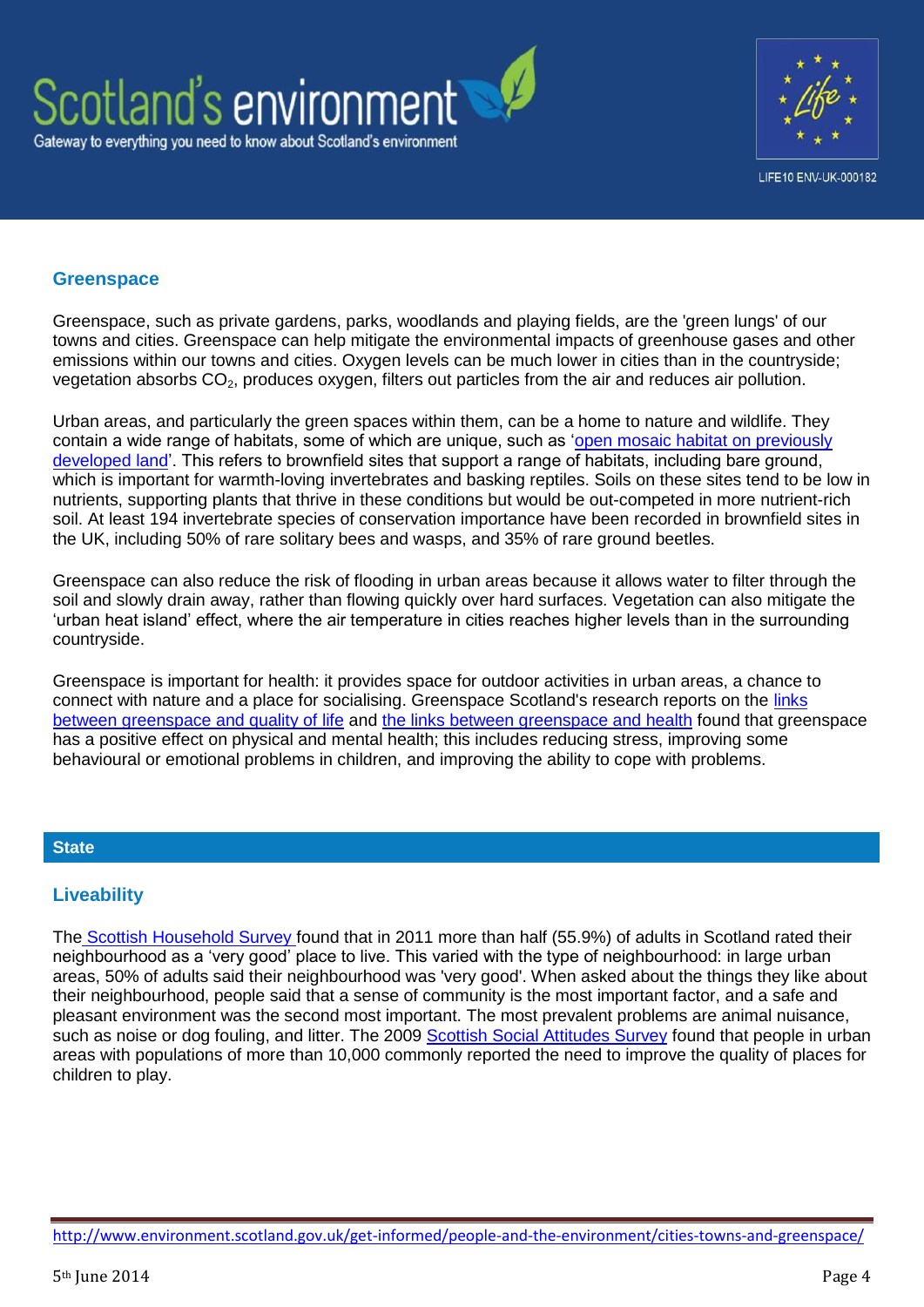

## **Distribution and use of greenspace**

The 2012 [State of Scotland's Greenspace](http://www.greenspacescotland.org.uk/state-of-scotlands-greenspace.aspx) report found that the total area of greenspace in urban Scotland is 109,000 hectares. This is equivalent to one tennis court per person. Table 2 shows the different types of greenspace.

#### **Table 2:** Types of greenspace.

| <b>Type</b>           | <b>Description</b>                                                                       |
|-----------------------|------------------------------------------------------------------------------------------|
| Public parks and      | Areas of land normally enclosed, designed, constructed, managed and maintained as        |
| gardens               | a public park or garden. These may be owned or managed by community groups               |
| Private gardens or    | Areas of land normally enclosed, associated with a house or institution and reserved     |
| grounds               | for private use                                                                          |
| Amenity greenspace    | Landscaped areas designed to improve the appearance of an area or separating             |
|                       | different buildings or land uses for environmental, visual or safety reasons. Used for a |
|                       | variety of informal and social activities, such as sunbathing, picnics and kickabouts    |
| Playspace for         | Areas providing safe and accessible opportunities for children's play usually linked to  |
| children and          | housing areas                                                                            |
| teenagers             |                                                                                          |
| Sports areas          | Large and generally flat areas of grassland or specially designed surfaces, used         |
|                       | primarily for designated sports, and generally needing to be booked. Examples            |
|                       | include playing fields, golf courses, tennis courts and bowling greens                   |
| Green corridors       | Routes including canals, river corridors and old railway lines, which link different     |
|                       | areas of a town or city as part of a designated and managed network, or link towns       |
|                       | and cities to their surrounding countryside or country parks. These may link green       |
|                       | spaces together. Used for walking, cycling and horse-riding                              |
| Natural/semi-natural  | Areas of undeveloped or previously developed land which still retain their original      |
| greenspaces           | (natural) habitats, or which have been planted or colonised by vegetation and wildlife,  |
|                       | including woodland and wetland areas                                                     |
| Allotments and        | Areas of land for growing fruit, vegetables and other plants, either in individual       |
| community growing     | allotments or as a community activity                                                    |
| spaces                |                                                                                          |
| Civic spaces          | Squares, streets and waterfront promenades, predominantly paved, that provide an         |
|                       | area for pedestrian activity and can make connections for people and for wildlife        |
| <b>Burial grounds</b> | Includes churchyards and cemeteries                                                      |
| Other functional      | This depends on local circumstances or priorities                                        |
| greenspace            |                                                                                          |

**Source:** Scottish Government: [Planning Advice Note 65; Planning and Open Space](http://www.scotland.gov.uk/Publications/2008/05/30100623/0)

Figure 1 shows the proportion of each of greenspace found in Scotland.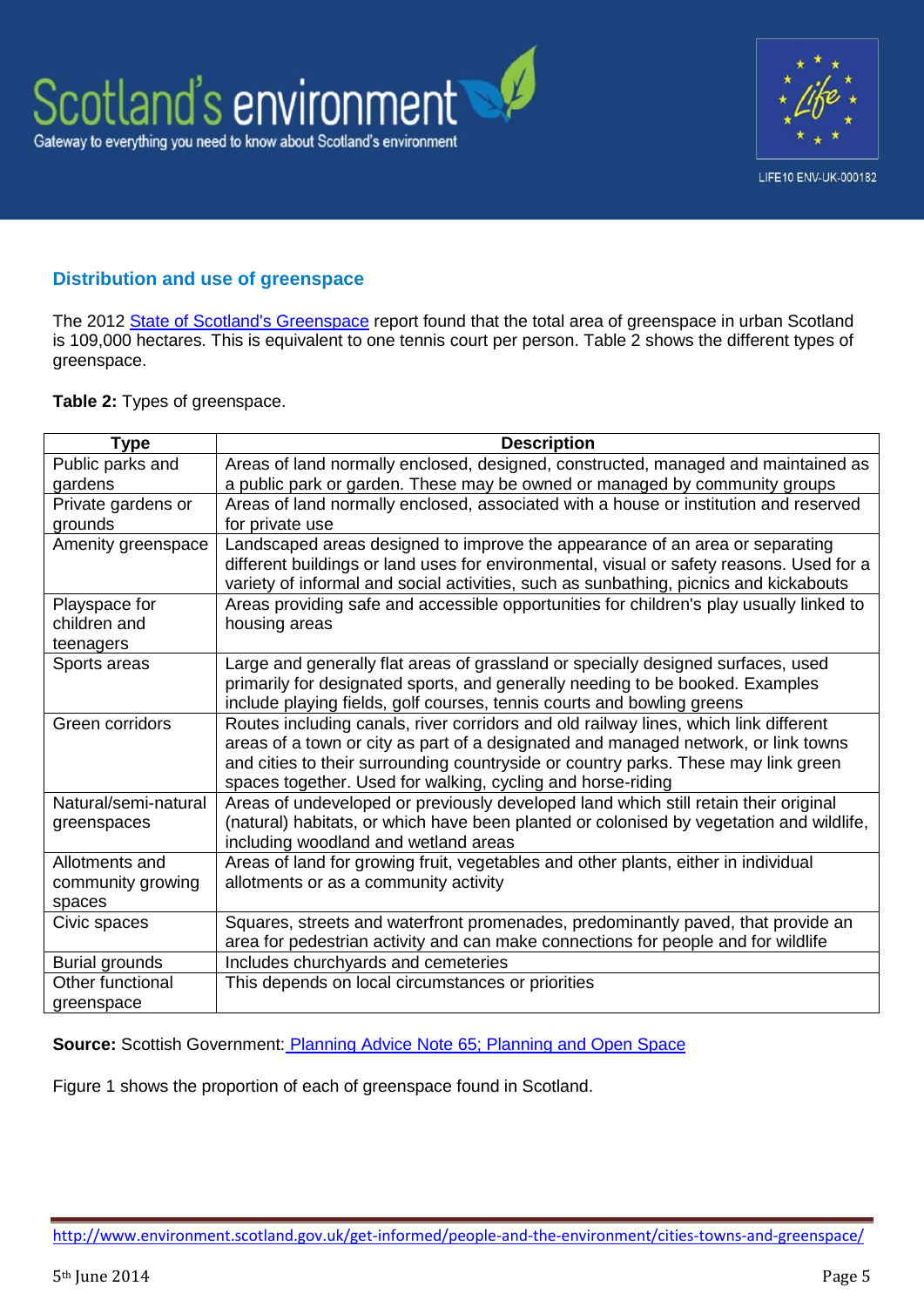





#### **Figure 1:** Proportion of different types of greenspace in Scotland

Greenspace Scotland with support from Scottish Government, Scottish Natural Heritage and Forestry Commission Scotland has also produced [Scotland's Greenspace Map,](http://www.greenspacescotland.org.uk/scotlandsgreenspacemap/) which shows the distribution and type of greenspace in Scotland.

About half of the urban population uses public local greenspace. Forty nine per cent of people used local greenspace at least once a week in 2004, 63% in 2009 and 54% in 2011, according to Greenspace Scotland's [greenspace use and attitude survey.](http://www.greenspacescotland.org.uk/1greenspace-survey-2011.aspx) The survey also shows a reduction in the percentage of people who felt that their local greenspace was a good place for play, physical activity and relaxation.

Over half (56%) of adults in Scotland have access to useable greenspace within a five-minute walk from their home (not including their own garden), according to the [Scottish Household Survey.](http://www.scotland.gov.uk/Topics/Statistics/16002/PublicationAnnual) To a large extent, how often people use their nearest greenspace depends on how far away it is. Just under half (44%) of people who live less than a five-minute walk away visit every day or several times a week. When the nearest useable greenspace is more than 10 minutes away, this figure drops to 11%.

#### **Air**

Poor air quality can harm people's health and reduce their quality of life as well as damaging the environment. To date, 32 areas across Scotland have been designated as [Air Quality Management Areas,](http://www.scottishairquality.co.uk/laqm.php) due to breaching air-pollution limits. These areas range in size from city centres (such as Glasgow) to individual street junctions. The majority of them relate to transport emissions and are therefore close to or either side of busy roads. [Green infrastructure,](http://www.scotland.gov.uk/Publications/2011/11/04140525/0) (the network of green spaces, including trees and green corridors), is particularly important for reducing exposure to poor air pollution by dispersing the pollutant or by removing it from the air.

#### **Water**

Water pollution from urban areas can happen when water runs off roads and other sealed surfaces, such as car parks and industrial yards. Run-off from roads can contain many pollutants, such as toxic metals, oils and salt. Chemicals emitted from vehicle exhausts can also be deposited on roads and pavements. All of these substances are washed off into the drainage system and into watercourses, causing water pollution.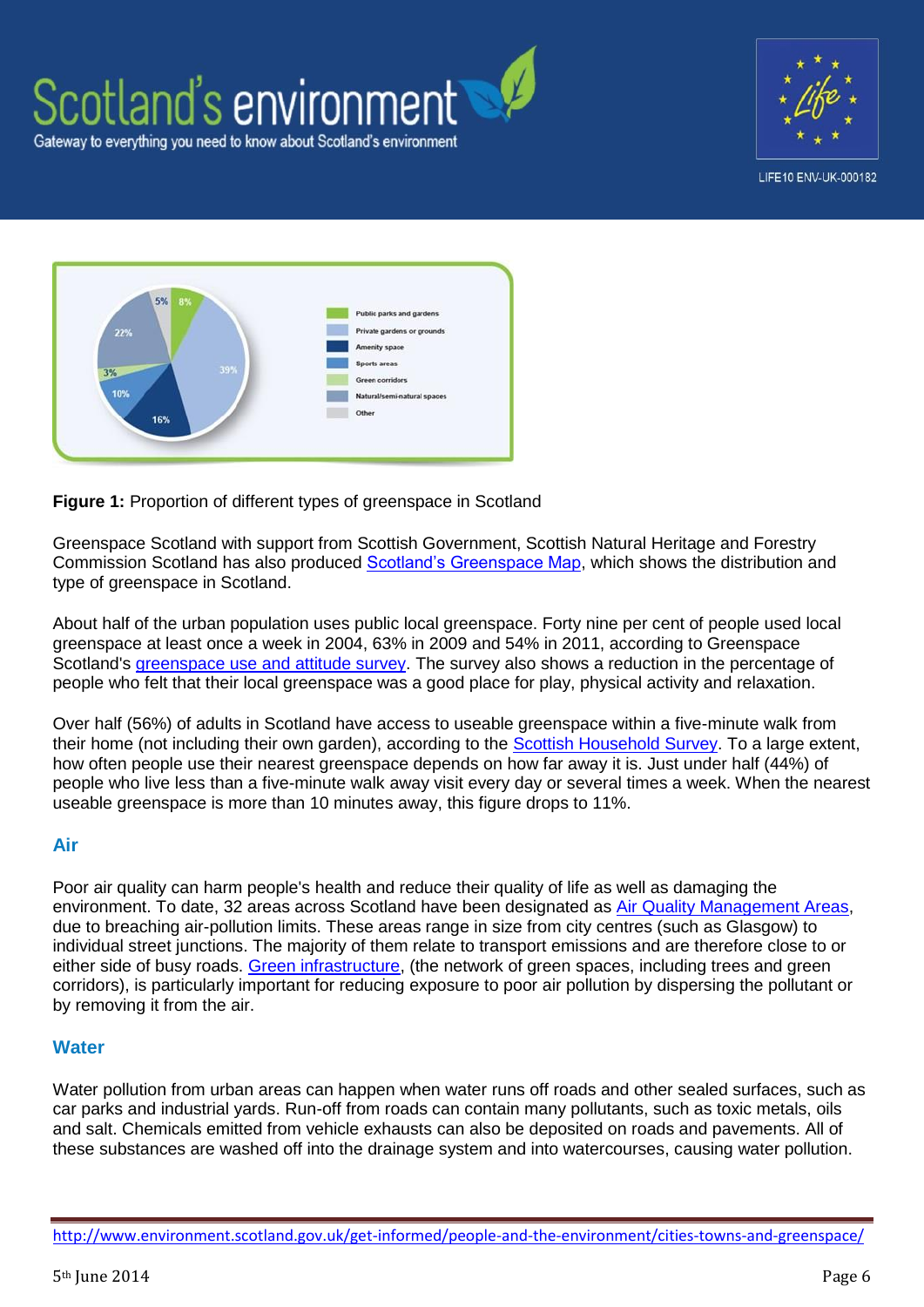



### **Land**

Across Scotland, particularly in parts of the Central Belt, the closure of manufacturing industries (such as steel works) has left degraded landscapes, poor-quality environments and significant areas of vacant and derelict land, some of which is polluted by dangerous contaminants.

Vacant land is land that is not being used for the purposes it is held for and is viewed as an appropriate site for development. Derelict land (and buildings) is land that has been so damaged by development that it cannot be redeveloped until it has been improved. The [Scottish Vacant and Derelict Land Survey 2013](http://www.scotland.gov.uk/Publications/2014/02/7170) identified 11,114 hectares of derelict and urban vacant land; 2,355 hectares (21%) were classified as urban vacant and 8,759 (79%) hectares were classified as derelict.

Land is defined as 'contaminated' if concentrations of contaminants could harm human health, ecosystems or water bodies. Approximately 67,000 sites covering an area of 82,000 hectares have previously been used in a way that could result in the land being affected by contaminants. This is approximately twice the area covered by Greater Glasgow and comprises 1% of land in Scotland. However, only a small proportion is likely to be so polluted that it is classed as contaminated.

It is difficult to identify trends relating to contaminated land or the severity of contamination, as methods of recording data have not been consistent across the country. More information can be found in [Dealing with](http://www.sepa.org.uk/land/idoc.ashx?docid=a56ce42d-2f77-4e10-a3c5-71217c1c0de9&version=-1)  [land contamination in Scotland.](http://www.sepa.org.uk/land/idoc.ashx?docid=a56ce42d-2f77-4e10-a3c5-71217c1c0de9&version=-1)

## **Pressures**

## **Population and demographic change**

Economic activity, inward investment, population change and demographic change all influence the development of our towns and cities. Place-making – how buildings and places are made, the quality of their design and of the built environments they help to shape – has a direct bearing on the environmental quality of our neighbourhoods.

According to the [2011 Census,](http://www.scotlandscensus.gov.uk/en/censusresults/bulletin.html) Scotland's population is estimated to be at its highest ever level – 5,295,400 people. The [population is predicted to continue to grow](http://www.gro-scotland.gov.uk/statistics/theme/population/index.html) as a result of higher birth rates, longer life expectancy and immigration. The number of households in Scotland increased by 8% between 2001 and 2011. Population projections suggest a net [increase of over 200,000 households](http://www.gro-scotland.gov.uk/statistics/theme/households/index.html) in Scotland by 2020.

The [Scottish government has estimated](http://www.scotland.gov.uk/Publications/2011/02/03132933/3) that each year 20,000 homes will need to be built just to accommodate this growth in households. Meeting the housing needs of a growing population is likely to mean:

- more development of brownfield sites (areas that have been built on in the past, some of which support rich and diverse habitats);
- greater pressure for development on greenfield (previously undeveloped) sites, including agricultural land and urban greenspace, such as playing fields.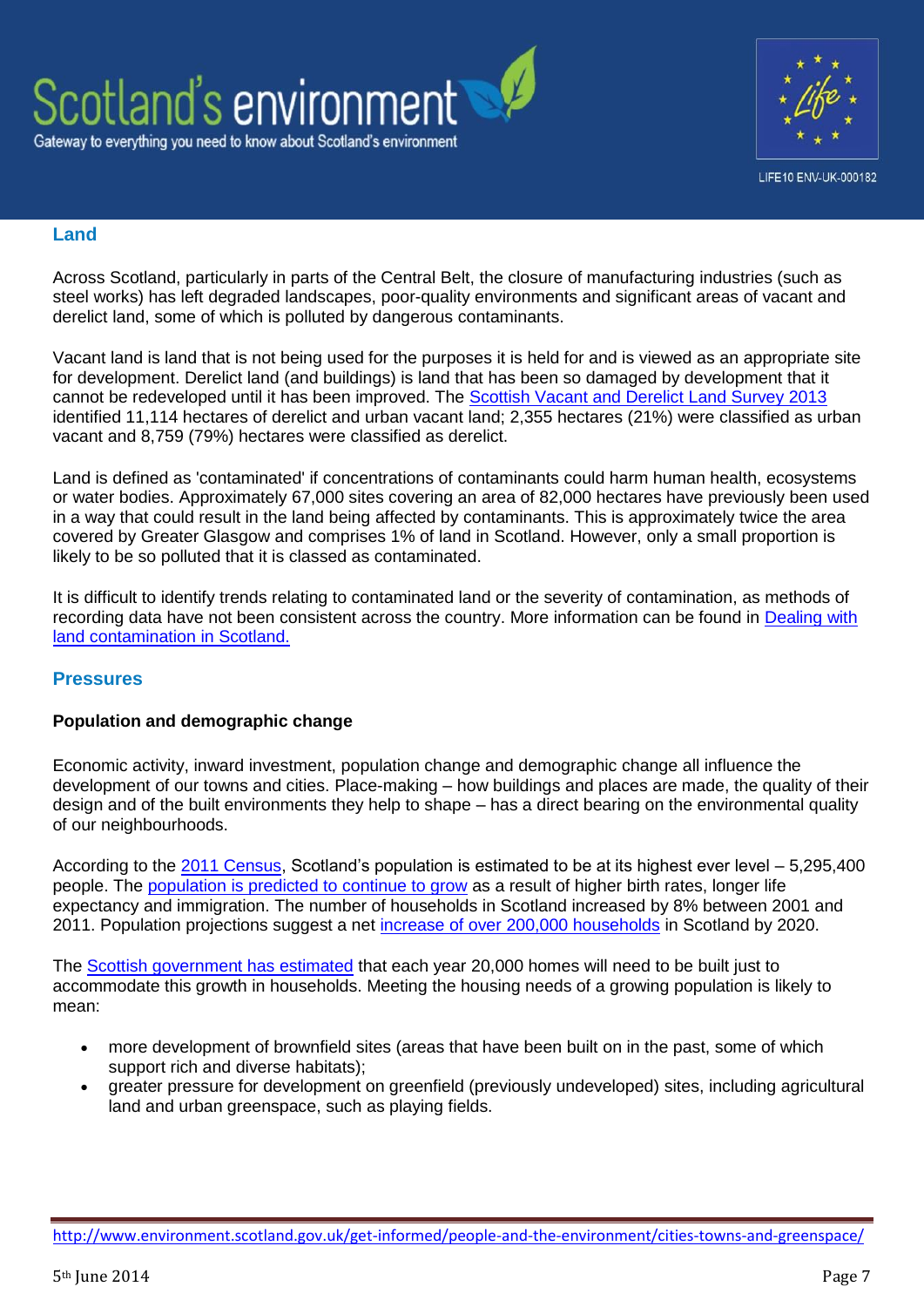



#### **Pressure on urban air quality**

Increased demand for new housing to meet population and demographic change will place more demands on our existing transport and other parts of the infrastructure, including water and drainage. Emissions and congestion resulting from increasing volumes of traffic in urban areas have a major effect on air quality and human health, and the extra traffic also increases [noise pollution.](http://www.scottishnoisemapping.org/) Air pollutants being deposited on land can damage the wider environment.

#### **Climate change**

It is becoming more and more important to consider climate change when planning for future development. Extreme weather is becoming increasingly frequent, which brings fresh challenges when designing and developing housing and urban infrastructure.

One result of extreme weather is the likelihood of more flooding. Existing drainage systems may become ineffective because of potential rises in the water table. Increases in sea level and coastal erosion are likely to affect coastal settlements.

The gradual change towards hotter, drier summers and milder, wetter winters is likely to lead to new pests and the spread of insect infestations, which may threaten urban wildlife and urban food production.

#### **What is being done**

Plans for Scotland's towns and cities are continuing to meet the needs of a changing society and the economy – offering people choice and meeting local needs, but not at the expense of the environment.

Our planning system is helping to balance the environmental costs and the social and economic benefits of development over the longer term. Rather than allowing development at any cost, planning aims to make sure that the right developments are built in the right places.

Good planning can create places to live that give communities culture, a sense of pride and belonging, and a sense of local and national identity. It can provide urban environments that function well, link well with surrounding towns and villages, and are attractive to socialise and work in.

#### **Development plans and green networks**

The [Third National Planning Framework](http://www.scotland.gov.uk/Topics/Built-Environment/planning/National-Planning-Framework) (NPF3) aims to make Scotland a successful, sustainable, connected place that businesses want to invest in, where greenhouse gas emissions are low and the environment is resilient. These national priorities will influence development plans for different cities, towns and rural areas, which are prepared by local authorities and National Park Authorities.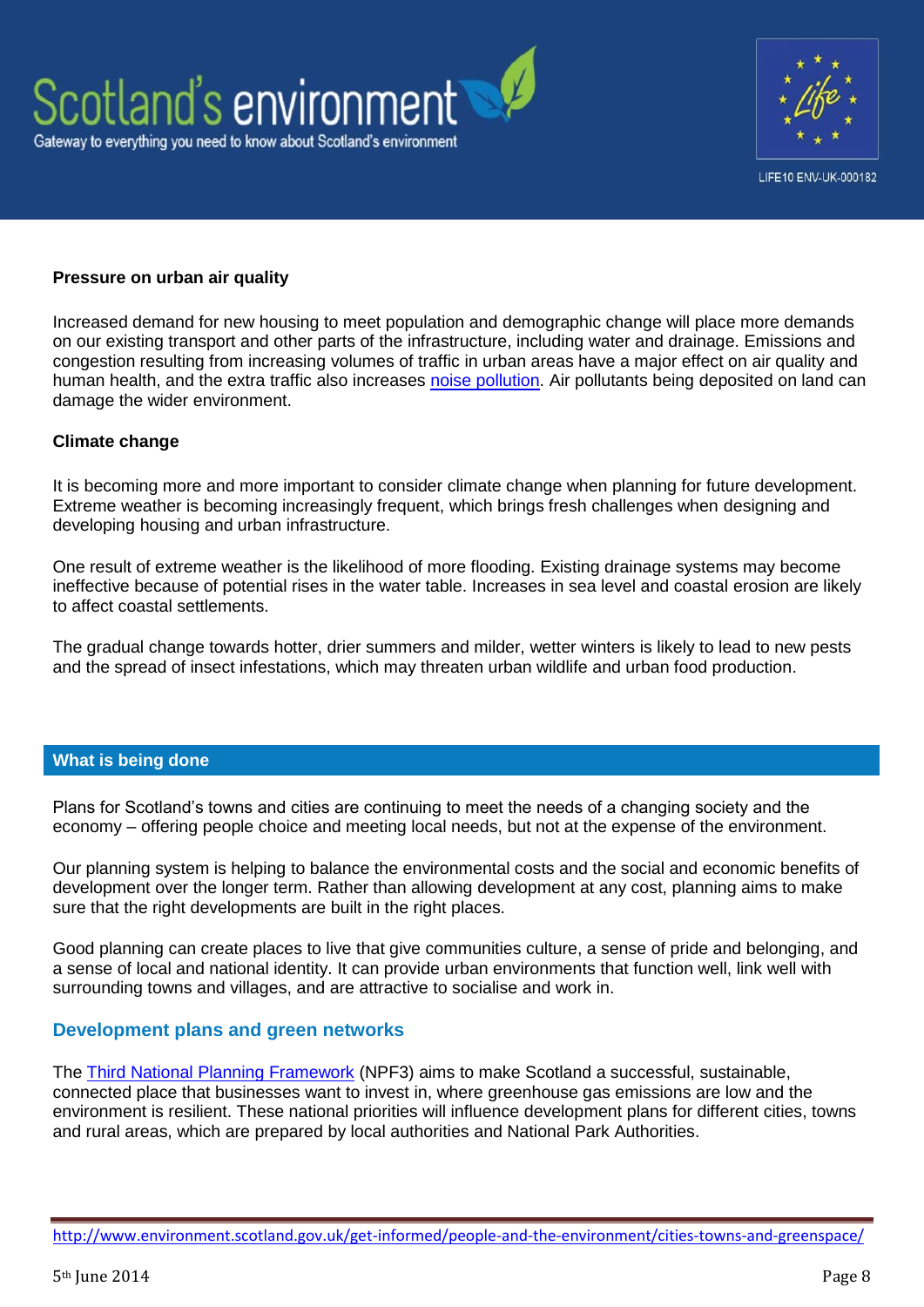



The [Scottish planning policy](http://www.scotland.gov.uk/Topics/Built-Environment/planning/Policy) (SPP) sets out national planning policies that reflect Scottish Ministers' priorities for developing and using land. The SPP influences the preparation of development plans, design of developments, and decisions about planning applications and appeals. Under the SPP, the planning system should protect and improve [green infrastructure](http://www.scotland.gov.uk/Publications/2011/11/04140525/0) (the network of green spaces), provide easy, safe access to it and make sure it is managed well, now and in the future.

The [Central Scotland Green Network](http://www.centralscotlandgreennetwork.org/) (CSGN), established by the second National Planning Framework (NPF2), builds on the work of the [Glasgow and Clyde Valley Green Network Partnership,](http://www.gcvgreennetwork.gov.uk/) the [Lothians and](http://www.elfhnp.org.uk/)  [Fife Green Network Partnership](http://www.elfhnp.org.uk/) and other stakeholders across Central Scotland. CSGN aims to provide a high-quality 'green network', linking greenspaces in and around settlements to improve people's lives, promote economic success, allow nature to flourish and help Scotland respond to the challenges of climate change.

## **Sustainable and healthy places**

The [Scottish Sustainable Communities Initiative \(SSCI\),](http://www.scotland.gov.uk/Topics/Built-Environment/AandP/Projects/SSCI) established in 2008, encourages the creation of settlements offering a high quality of life to their residents, including opportunities to live healthier, more active and environmentally responsible lives. It recognises the importance of landscape, cultural identity and high-quality design.

The Scottish Government's policy statement on architecture and place, [Creating Places,](http://www.scotland.gov.uk/Resource/0042/00425496.pdf) also recognises the importance of good design in creating good places to live, building vibrant communities and benefiting the economy.

The environment of Scotland's towns and cities affects the physical and mental health of the population. This has been recognised by the Scottish Government in [Equally Well,](http://www.scotland.gov.uk/Topics/Health/Healthy-Living/Health-Inequalities/Equally-Well) and in [Good Places, Better Health.](http://www.scotland.gov.uk/Topics/Health/Healthy-Living/Good-Places-Better-Health) As part of the implementation of Equally Well, Glasgow City Council and its partners involved local people in place-making as a way of reducing health inequalities, and a [toolkit](http://www.hsnplacemaker.com/) was developed to help others apply the same approach.

Another important guiding principle for creating sustainable places is to use the ['ecosystems approach'](http://www.scotland.gov.uk/Topics/Environment/Countryside/Landusestrategy/ecosystemsapproach) in planning and development. Scotland's [Land Use Strategy](http://www.scotland.gov.uk/Topics/Environment/Countryside/Landusestrategy) sets out how public organisations can use this approach in decision-making in order to provide wider benefits.

## **Regeneration and sustainable development**

Regeneration is the process of reversing the economic, physical and social decline of places where market forces on their own are not enough. The [Achieving a Sustainable Future: Regeneration Strategy](http://www.scotland.gov.uk/Publications/2011/12/09110320/0) aims to work towards supporting our most disadvantaged communities and making sure all places are sustainable and promote well-being.

Scottish [urban regeneration companies continue to carry](http://www.scotland.gov.uk/Topics/Built-Environment/regeneration/17735) out physical, economic and social regeneration in areas like the [Clyde Gateway](http://www.scotland.gov.uk/Topics/Built-Environment/regeneration/17735/clyde-gateway) in Glasgow, [Irvine Bay](http://www.scotland.gov.uk/Topics/Built-Environment/regeneration/17735/irvine-bay) in North Ayrshire and [Inverclyde.](http://www.scotland.gov.uk/Topics/Built-Environment/regeneration/17735/riverside-inverclyde)

<http://www.environment.scotland.gov.uk/get-informed/people-and-the-environment/cities-towns-and-greenspace/>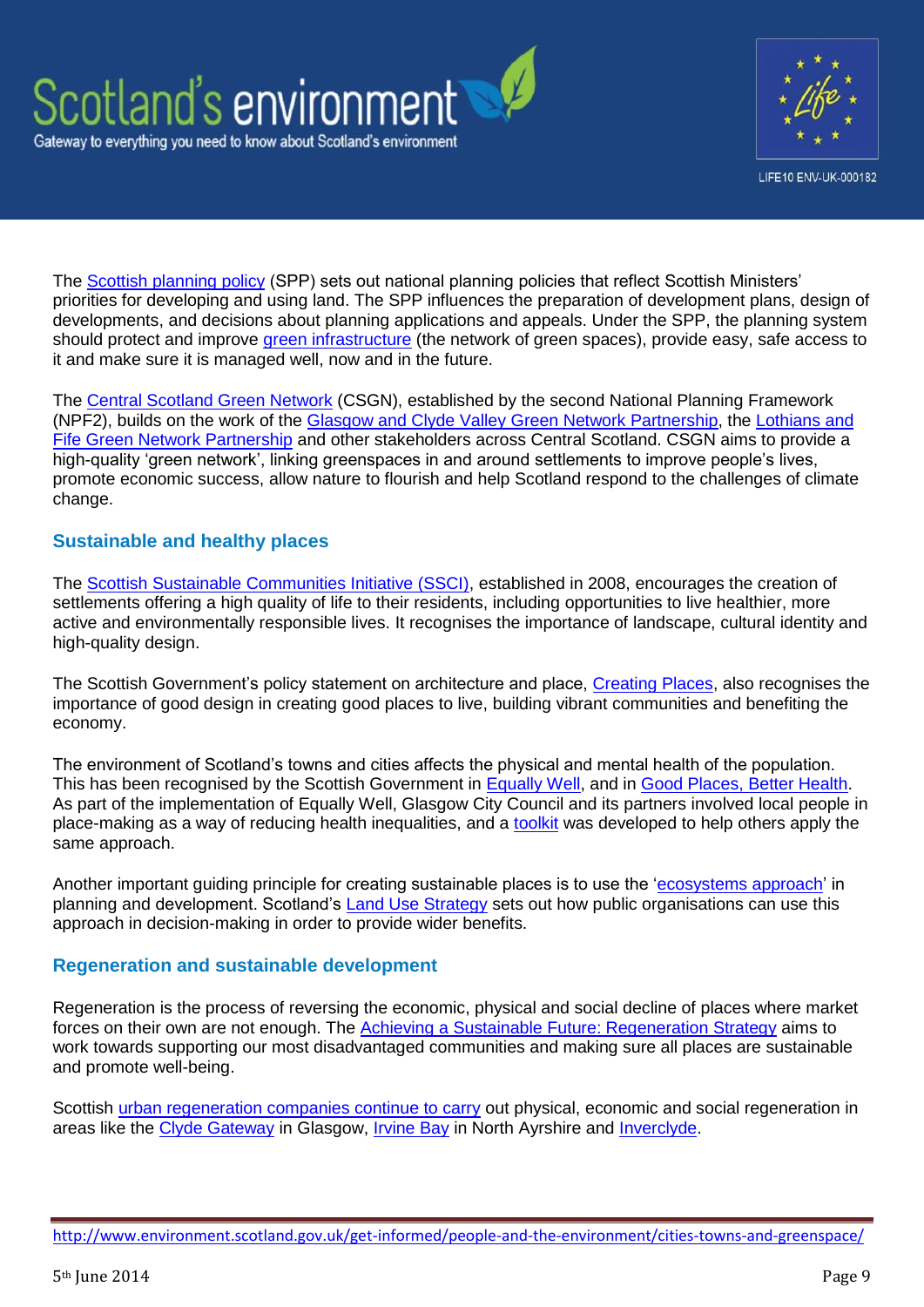



The Scottish Government published a [Town Centre Action Plan](http://www.scotland.gov.uk/Publications/2013/11/6415/downloads) in November 2013 following a national review of town centres. This sets out a number of actions to revitalise town centres, including providing a demonstration town centre housing fund to bring empty town centre properties back into use.

Land left vacant due to development projects being put on hold may be temporarily used for greenspace; thus, providing environmental benefits. These ['stalled spaces' projects](http://www.greenspacescotland.org.uk/stalled-spaces.aspx) are bringing sites across Scotland back to life.

Bringing vacant and derelict land back into productive use for housing, for economic purposes and to create attractive environments is another way of dealing with development pressures in a sustainable way. Major land reclamation in former mining areas, and projects such as the [Central Scotland Forest](http://www.csft.org.uk/) and the restoration of the Forth and Clyde and Union canals, have improved the environment and opened up new opportunities for economic development and leisure. To support local authorities to deal with long-term vacant and derelict land the Scottish Government provides funding through the [Vacant and Derelict Land](http://www.scotland.gov.uk/Topics/Built-Environment/regeneration/investment/vdlf)  [Fund.](http://www.scotland.gov.uk/Topics/Built-Environment/regeneration/investment/vdlf)

In Scotland, public agencies must assess, consult upon and monitor the likely impacts of their plans, programmes and strategies on the environment. This process is known as strategic environmental [assessment](http://www.scotland.gov.uk/Topics/Environment/environmental-assessment/sea) (SEA) and is essential in sustainable development, protecting the environment and extending opportunities for public participation in decision-making.

## **Adapting to climate change**

[Scotland's Climate Change Adaptation Framework](http://www.scotland.gov.uk/Topics/Environment/climatechange/scotlands-action/adaptation/AdaptationFramework) sets out a national co-ordinated approach to adaptation to ensure that everyone in Scotland understands the risks and opportunities that climate change presents and to provide guidance on adaptation. This includes action plans for the [built environment](http://www.scotland.gov.uk/Topics/Environment/climatechange/scotlands-action/adaptation/AdaptationFramework/SAP/BuiltEnvironment) and for [spatial](http://www.scotland.gov.uk/Topics/Environment/climatechange/scotlands-action/adaptation/AdaptationFramework/SAP/SpatialPlanning-1)  [planning and land use.](http://www.scotland.gov.uk/Topics/Environment/climatechange/scotlands-action/adaptation/AdaptationFramework/SAP/SpatialPlanning-1) The framework will soon be replaced by the Scottish Climate Change Adaptation [Programme,](http://www.scotland.gov.uk/Topics/Environment/climatechange/scotlands-action/adaptation/AdaptationProgramme) which addresses the risks identified for Scotland in the [UK Climate Change Risk Assessment.](https://www.gov.uk/government/publications/uk-climate-change-risk-assessment-government-report) All public agencies in Scotland have to contribute to adapting to climate change. Without measures to avoid and manage flooding and other effects, climate change may cause irreversible damage to buildings, houses and related infrastructure.

Green infrastructure, such as areas of urban green space, can help us adapt to climate change. For example, trees can provide shade and can slow the rate at which rainfall reaches the ground; ponds and wetlands can store water, reducing the risk of flooding elsewhere; and green networks can provide linked habitats, which allow plants and animals to migrate to more suitable areas as the climate changes.

## **Dealing with urban pollution and flooding**

[Sustainable Drainage Systems \(SUDS\)](http://www.sepa.org.uk/water/water_regulation/regimes/pollution_control/suds.aspx) can be built to prevent water contamination and flooding caused by rainfall running off roads, car parks and other hard surfaces into rivers.

Permeable surfaces can also be used to reduce run-off from paved areas. This reduces the amount of pollutants entering watercourses, and allows some pollutants to be broken down. Blocks in permeable pavement systems are not sealed into the ground, but rest on a bed of coarse sand.